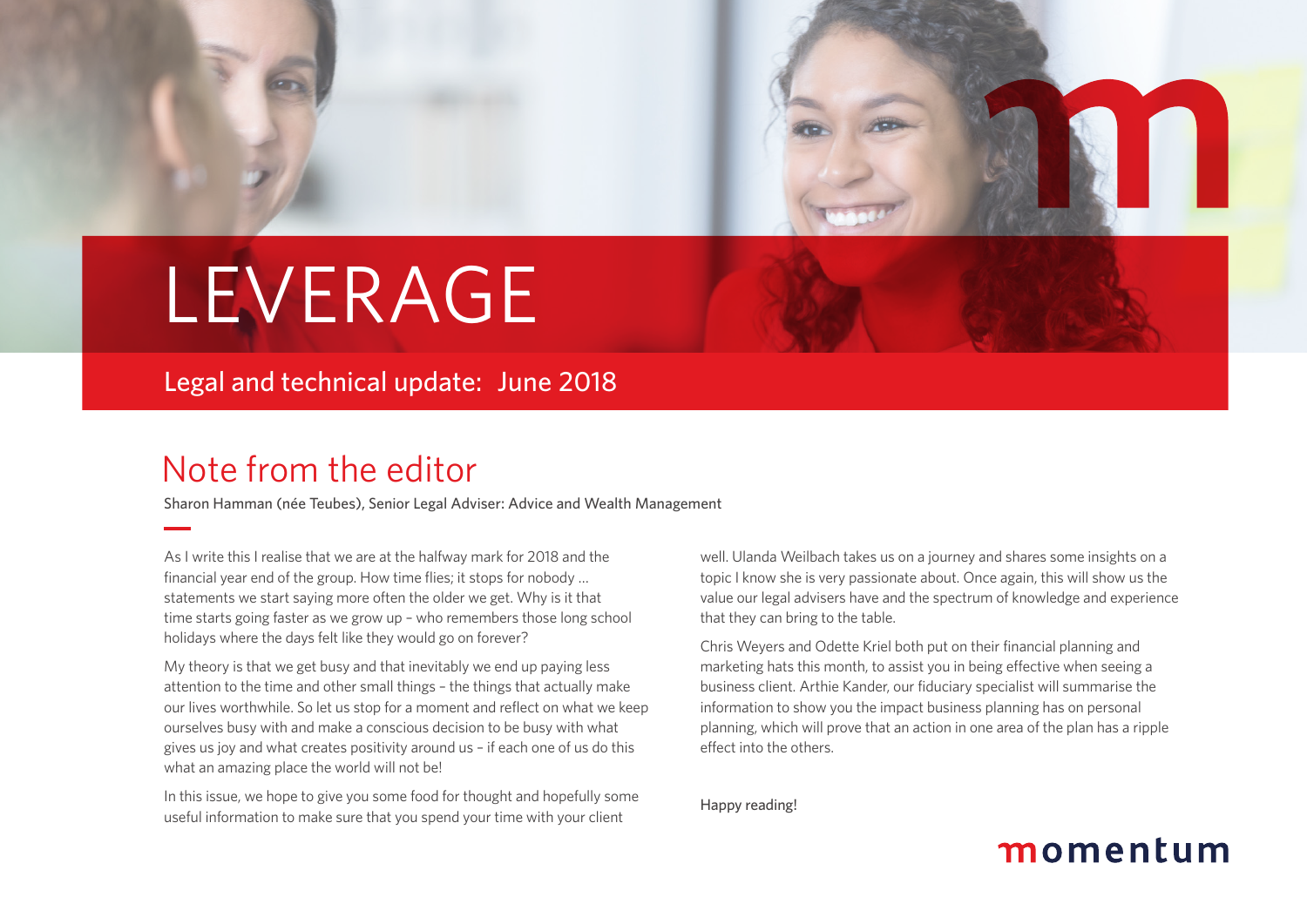## Taking business assurance to new heights: One of our best kept secrets

#### By Chris Weyers, Legal Adviser: Advice and Financial Planning

If your clients do not have this benefit, the question should be why not?

As a legal adviser, I am often requested to assist in restructuring buy-and-sell arrangements, involving three or more shareholders in the event of a co-shareholder having passed away. This is when the real problem of insurability of the surviving shareholders arises. The cover was taken out years ago when they were healthier and younger. The question then arises whether the surviving shareholders will be able to take out additional cover in line with the restructured buy-and-sell arrangement.

A simple case study will illustrate the point.

Success (Pty) Ltd is valued at R12 000 000 and the shareholders are as follows.

| Peter Rabbit   | 33% | R4 000 000 |
|----------------|-----|------------|
| Snow White     | 17% | R2000000   |
| Rumpel Stilken | 50% | R6 000 000 |

Mr Stilken passes away suddenly and fortunately there was a properly structured buyand-sell arrangement in place and the shareholding is as follows after the fulfilment of the agreement.

| Peter Rabbit | 66.67% | R8 000 000 |
|--------------|--------|------------|
| Snow White   | 33.33% | R4 000 000 |

Once the buy and sell transaction is concluded, certain steps must be taken to ensure the arrangement is amended to reflect the new structure.

### The role of the financial adviser

The financial adviser will have to review the buy-and-sell and restructure the arrangement to align the remaining cover with the new scenario.

### However, there can be a MAJOR problem: Lack of insurability

Should the surviving shareholders no longer be insurable, additional cover will not be available to make provision for the increased shareholding.

Mr Rabbit did in fact have a triple heart bypass recently and as a result would be uninsurable according to all insurers.

#### What is the solution?

Momentum Myriad's Future Cover

#### What is it? I have never heard of it.

If a death claim was admitted on one of the policies under the buy-and-sell agreement (of which this policy forms part), then the policyholder has the option to increase the benefit amount on the remaining policies under the agreement by the insured life's share of the claim amount, without any proof of health or insurability.

#### Show me the fine print? This is too good to be true!

The requirements are as follows:

- The original buy-and-sell agreement (a new one will be drawn up free of charge by the Momentum).
- There must be three or more policies forming part of the arrangement prior to the claim.
- All the individual policies funding the buy-and-sell arrangement have to be Momentum Myriad policies.
- The option must be exercised on all the policies forming part of this buy-and-sell arrangement.
- The policyholder does not have to increase the benefit amount by the full amount available. However, the percentage of the available amount by which the benefit amount is increased must be the same for each of the remaining policies under the buy-and-sell arrangement (for example, 50% of the amount available).
- Any specific exclusions and/or loadings that exist on the remaining policies will also apply to the increase in the benefit amount.

Take note: Future Cover is only available on the Death Benefit.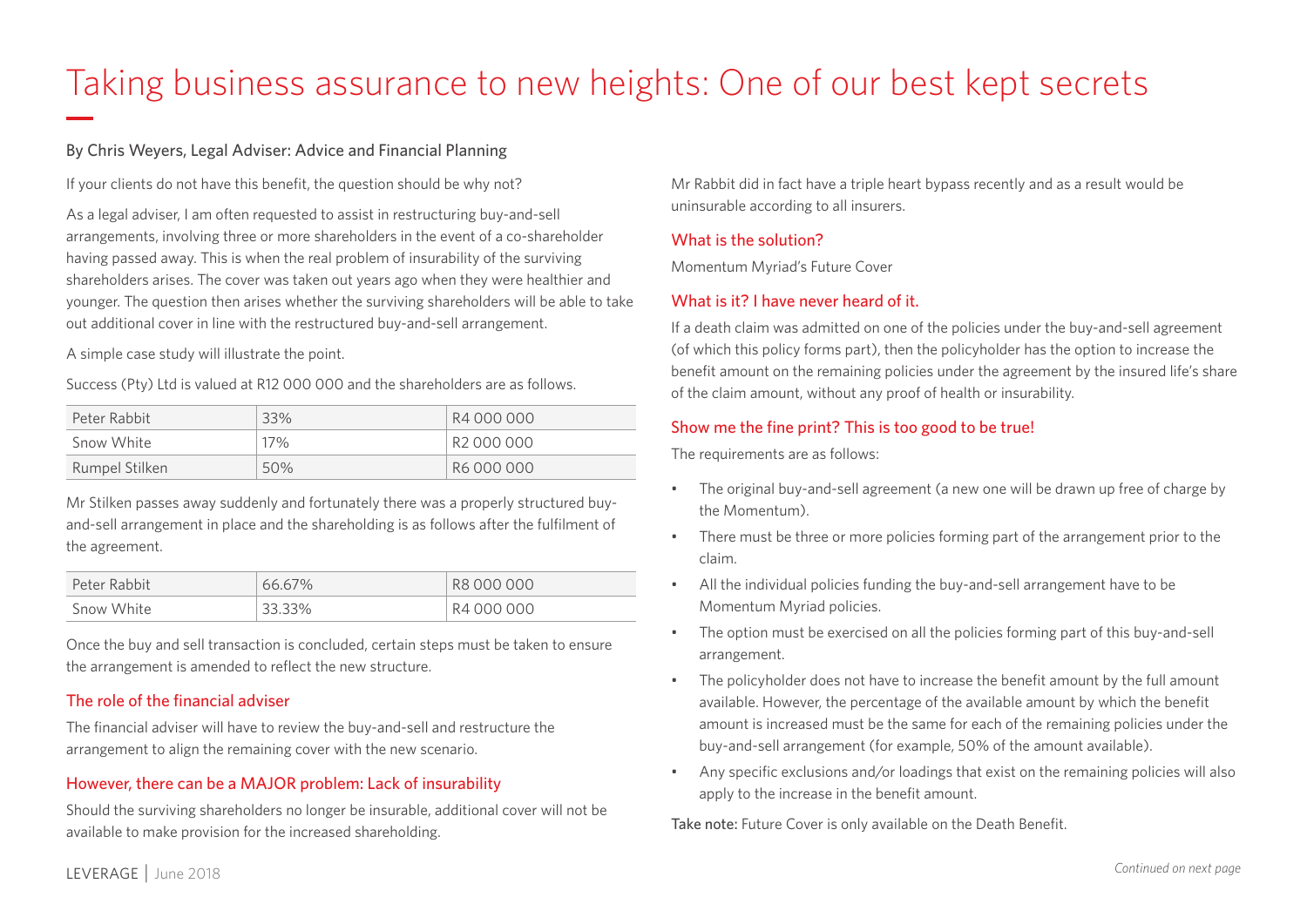#### The outcome

Mr Rabbit can increase his existing death benefit on his Myriad policy from R4 000 000 to R8 000 000 without any underwriting, and Mrs White can increase her death benefit from R2 000 000 to R4 000 000 without any further underwriting.

#### The advantages

The business succession strategy remains intact in terms of death irrespective of insurability or lack thereof by the surviving shareholders. This unique benefit is only available to Momentum policyholders and results in peace of mind for both the client and adviser.

This unique benefit fulfils Momentum's philosophy of enhancing the lifetime financial wellness of people, businesses and communities. Do not wait until it is too late!

### A day in the life of a legal adviser

By Ulanda Weilbach, Legal Adviser: Advice and Financial Planning

As a legal adviser responsible for Momentum Financial Planning (MFP), I am involved with financial planning, risk management, including client complaints and implementing business practices to limit complaints.

Most cases that end up with the Ombud are largely decided on what was recorded in the record of advice (ROA). Where there is no ROA, the finding will generally be against the financial adviser.

Today, most financial advisers pay attention to the ROA and ensure that it is finalised, but what about past clients where no or a substandard ROA was created? Recently, the Ombud suggested that this risk can be addressed as part of the review process. At this opportunity, you can reconfirm and record the purpose of all the product solutions that was implemented over the years. Where no ROA exists you can use

the review to request that the client confirm that the products meet their requirements; when the client confirms this, it becomes the new ROA. If the product no longer meets the client's needs, then steps can be agreed upon to ensure that the client is given an appropriate product solution which is in line with their financial needs at the time.

Recent complaints show that clients expect the financial adviser to provide advice about their wills (a will is not defined as a financial product by the Financial Advisory and Intermediary Services Act [FAIS Act]). Therefore, it is prudent to address the client's will when conducting a financial plan. If the client already has a will, this can be recorded and the matter can be closed. If no will exists, then it provides the perfect opportunity to do a liquidity analysis and draw up a will.

In closing – always remember to do the ROA!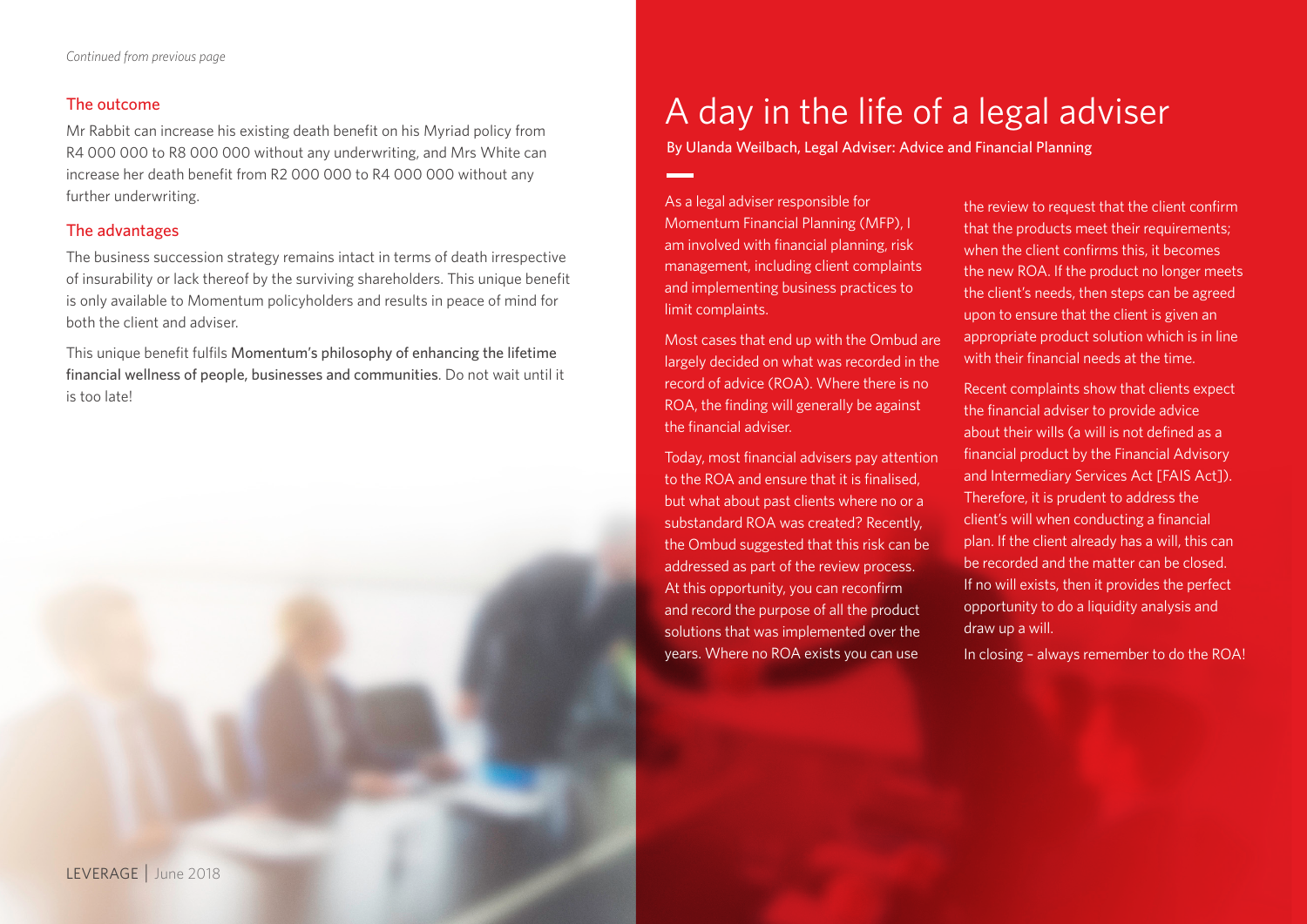### Turning credit loan accounts into financial planning opportunities

By Odette Kriel, Legal Adviser: Advice and Financial Planning

#### Background

During times of economic slow-down businesses often look inward to improve the business' overall financial wellness. For instance: Debts and spending are minimised, and unsuccessful ventures are reconsidered. In the same vein, prudent business owners will agree that although a credit loan account owed by the business to the business owner may be interest-free, there is an opportunity cost to this debt not being utilised to the benefit of both parties. I will illustrate how a credit loan account can be utilised to the benefit of both the business owner and the business.

A credit loan account is created when an entrepreneur starts a business with their own money to pay for start-up essentials such as salaries, rental, business license costs, etc. Business owners who do not have their own cash, borrow money from banks or credit providers.

A credit loan account is stated on the balance sheet of the annual financial statements as a liability. Therefore, it negatively affects the credit worthiness of the business as it is a debt.

#### Solution 1:

#### Repayment of the loan upon the death of the business owner

The credit loan account is an asset in the deceased estate of the business owner. The executor of the deceased estate will demand repayment from the business, for the benefit of the business owner's estate beneficiaries. If the business cannot repay the debt, then the executor

will issue a summons against the business and will go as far as liquidating it in order to ensure repayment. When the business owner started the business, the idea was of course not to cause the business' demise in this manner.

The business must apply for life cover on the life of the business owner, pay the premium and receive the proceeds upon death. The parties should enter into an agreement that will ensure that the proceeds are in fact used to settle the loan account debt. This solution ensures that the business owner's beneficiaries benefit from their life's work and that the business debt is removed from its balance sheet ensuring improved creditworthiness.

#### Solution 2:

#### Monthly repayment of the loan account to the business owner

The business can repay its debt to the business owner in monthly amounts if it has sufficient cash. The repayment to the business owner is not included subject to income tax and is a settlement of a capital debt. As a result, the business owner will not be liable for income tax on these amounts; therefore, the business owner could receive a tax-free 'salary' until the debt has been settled.

#### Solution 3:

#### Redemption by way of 'gearing'

In this instance, the business will need a good credit rating. It borrows an amount equal to the business owner's loan. Once it receives the funds from the bank, it pays back the

debt to the business owner. The business owner invests the funds into an endowment fund policy and cedes the policy to the bank as security for the loan. After five years the policy matures and the business owner uses a portion thereof to lend to the business to settle the debt to the bank and retains the growth that is in excess of this outstanding debt.

The benefits of this solution are that the loan is turned into a growth asset instead of a stagnant debt and it provides investment diversification outside the business. After five years, it is fully accessible and is able to provide tax-free capital to the business owner.

#### Solution 4:

#### Redemption by way of recurring payments

Here the business elects to repay the debt out of business profits. The business owner invests the amounts received into an investment in their own name. Depending on the business owner's preference, the investment can either be an endowment policy or a unit trust investment. This method will also ensure that a stagnant asset is turned into a growth asset in the hands of the business owner that can aid the personal financial plan.

As a business client's financial adviser, you can contribute to the business' success by guiding your clients to use these proactive solutions for credit loan accounts. A business which is financially well and prospers is a great advantage to the business owner's family and ensures that they leave a memorable legacy.